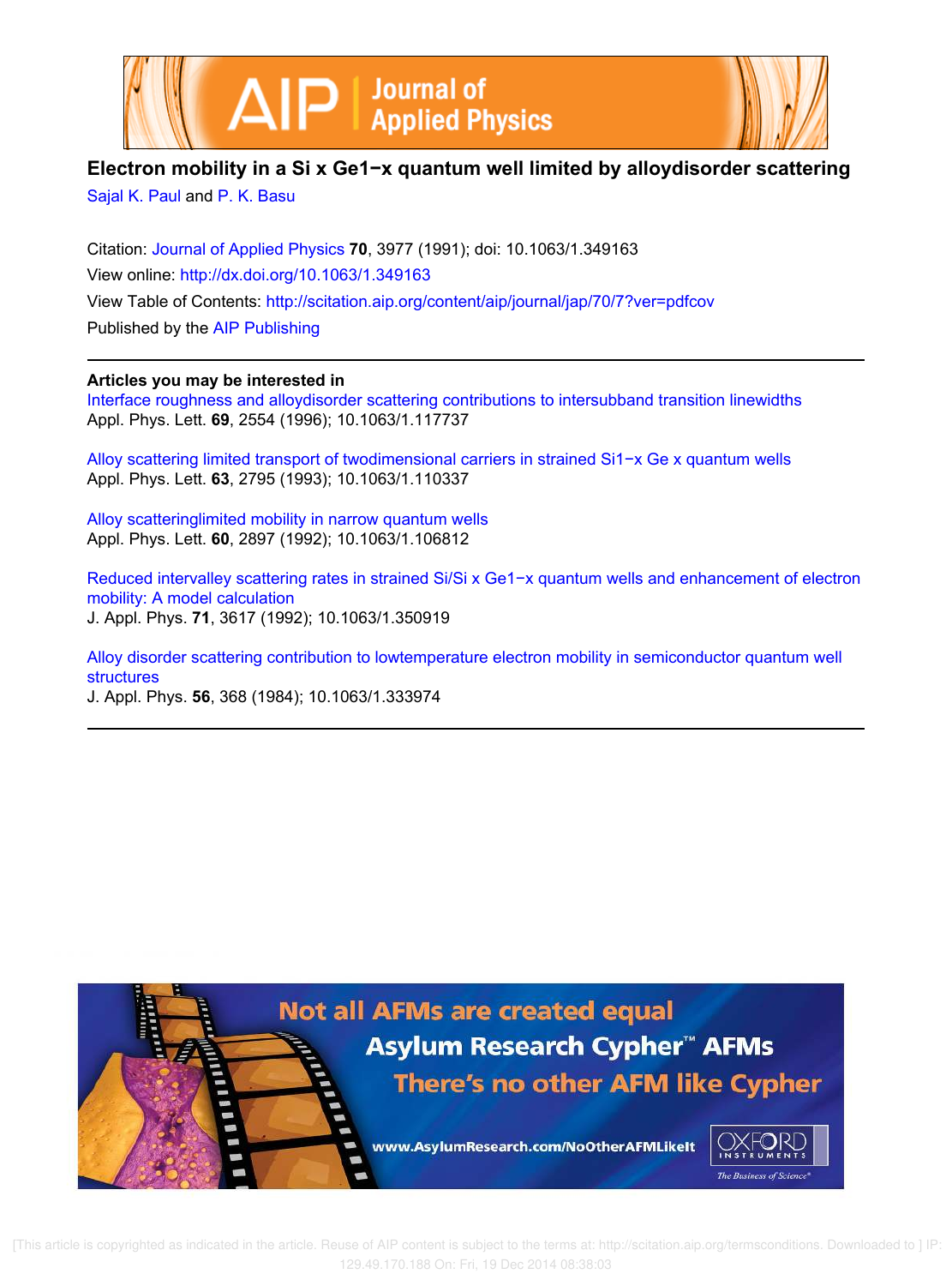# Electron mobility in a  $Si_xGe_{1-x}$  quantum well limited by alloy-disorder scattering

Sajal K. Paul and P. K. Basu

Institute of Radio Physics and Electronics, University of Calcutta, 92, Acharya Prafulla Chandra Road, Calcutta 700 009, India

(Received 14 January 1991; accepted for publication 19 June 1991)

A calculation has been made of the mobility of a two-dimensional electron gas in a quantum well composed of Si and  $Si_xGe_{1-x}$ . Both the type-I and type-II band alignments are assumed and the strain-induced splitting of the six-fold degenerate conduction-band minima is considered. For a type-1 alignment, the electrons are confined in the alloy layer and the mobility is severely limited by alloy-disorder scattering. In the case of type-II alignment, the electrons confined in the Si layer are scattered by alloy disorder in the barrier and the mobility becomes higher.

Strained-layer superlattices made of  $Si_xGe_{1-x}$  and Si are being investigated for the study of novel physical phenomena related to the reduced dimensionality of the carrier gas as well as for the fabrication of electronic and photonic devices.<sup>1,2</sup> An enhancement of the mobility<sup>3</sup> has been observed in modulation-doped (MD) heterostructures made of these materials, much in the same way as is found in GaAs-AlGaAs systems.

Theoretical calculation of the mobility for quantum wells (QWs) has so far been performed for the case of ionized impurity scattering<sup>4</sup> only. In high-mobility MD samples, the limiting values of the mobility will be governed by phonon and alloy-disorder scattering mechanisms. Recent calculation by Krishnamurthy, Sher, and Chen<sup>5</sup> for bulk  $\text{Si}_x\text{Ge}_{1-x}$  alloy has indicated that the alloydisorder scattering is quite significant. The results lead us to believe that this scattering mechanism will be the most dominant if the two-dimensional electron gas (2DEG) is confined in the lower-gap alloy material. The band alignment for this situation is type I in nature and is shown in Fig.  $1(a)$ . If, however, the band alignment is type II in nature as shown in Fig.  $1(b)$  and as proposed in some recent studies,<sup>6</sup> the carriers confined in the Si layer will be scattered by alloy-disorder potential in the barrier alloy layer. In any case, it is worthwhile to have an idea of the proper magnitude of this mobility in order to evaluate the overall mobility in the Si-Si<sub>x</sub>Ge<sub>1</sub> --x system. In the present work, we have considered both types of band alignment and have calculated the mobility of 2DEG in QWs due to alloy-disorder scattering. In the calculation, the lowest subband is considered to be occupied. We have taken into consideration the splitting of the six-fold degenerate conduction-band minima due to the effect of strain arising out of the lattice mismatch between Si and  $\text{Si}_{x}\text{Ge}_{1-x}$ .

The scattering probability of the 2DEG due to random alloy-disorder potential has been calculated by different workers either by using a spherically symmetric square potential<sup>7-9</sup> or by considering a short-range  $\delta$  potential.<sup>10,11</sup> The calculated values of the mobility for the two methods do not differ much. Since the present work employs the potential values given by Krishnamurthy and co-workers,<sup>5</sup> we follow their prescription of the  $\delta$  potential. The transition probability from a state k to another state k' is given  $by<sup>7,9</sup>$ 

$$
P(\mathbf{k},\mathbf{k}') = (2\pi/\hbar)x(1-x)\Delta E^2 I \delta(E_{\mathbf{k}'}-E_{\mathbf{k}}),\qquad(1)
$$

where  $I = \int |\chi(z)|^4 dz$ , k and k' are the 2D wave vectors for electrons,  $\Delta E$  is the measure of alloy-potential fluctuations, and  $\chi(z)$  is the wave function of the 2DEG along the direction  $(z \text{ axis})$  of quantization in the QW of half width a. The relaxation time is

$$
\frac{1}{\tau} = \frac{1}{(2\pi)^2} \int P(\mathbf{k}, \mathbf{k}') \ (1 - \cos \theta) d\mathbf{k}', \tag{2}
$$

where  $\theta$  is the angle between k and k'.

The wave function  $y(z)$  is assumed to have the usual form

$$
\chi(z) = \begin{cases} A \cos \alpha z, & |z| < a, \\ B \exp(-\beta z), & |z| > a \end{cases}
$$
 (3)

where  $\alpha^2 = 2m_z^*E_1/\hbar^2$  and  $\beta^2 = (2m_z^*/\hbar^2)(\Delta E_c - E_1).\Delta E_c$ is the conduction-band offset and  $E_1$  is the subband energy. It may be noted that in type-II QWs made of GaSb and InAs, the electron and hole subbands are quite close in energy and the envelope functions are admixtures of the functions for the two bands.<sup>12</sup> In the present Si-SiGe system the electron and hole subbands are wide apart in type-II alignment, so that we employ the simplified envelope function following Ref. 4. It is pointed out that the effective masses for Si and  $\text{Si}_{x}\text{Ge}_{1-x}$  are identical.<sup>5</sup> The constants A and B are therefore obtained by matching  $\chi$ 's and  $d\chi/dz$ 's at the heterointerfaces. Using Eqs.  $(1)-(3)$ , it is straightforward to show that

$$
\frac{1}{\tau_w} = \left(\frac{2m_D^*x(1-x)\Delta E^2}{\hbar^3 N_0}\right) \left(\frac{\beta^2}{\alpha(1+\beta a)^2}\right)
$$

$$
\times \left[\frac{\sin(\alpha a)\cos(\alpha a)}{6}\left(\cos^4(\alpha a) + \frac{5}{4}\cos^2(\alpha a)\right) + \frac{15}{8}\right) + \frac{5}{16}\alpha a\right],
$$
(4)

and

3977 J. Appl. Phys. 70 (7), 1 October 1991 0021-8979/91/073977-03\$03.00 @ 1991 American Institute of Physics 3977

[This article is copyrighted as indicated in the article. Reuse of AIP content is subject to the terms at: http://scitation.aip.org/termsconditions. Downloaded to ] IP:

<sup>129.49.170.188</sup> On: Fri, 19 Dec 2014 08:38:03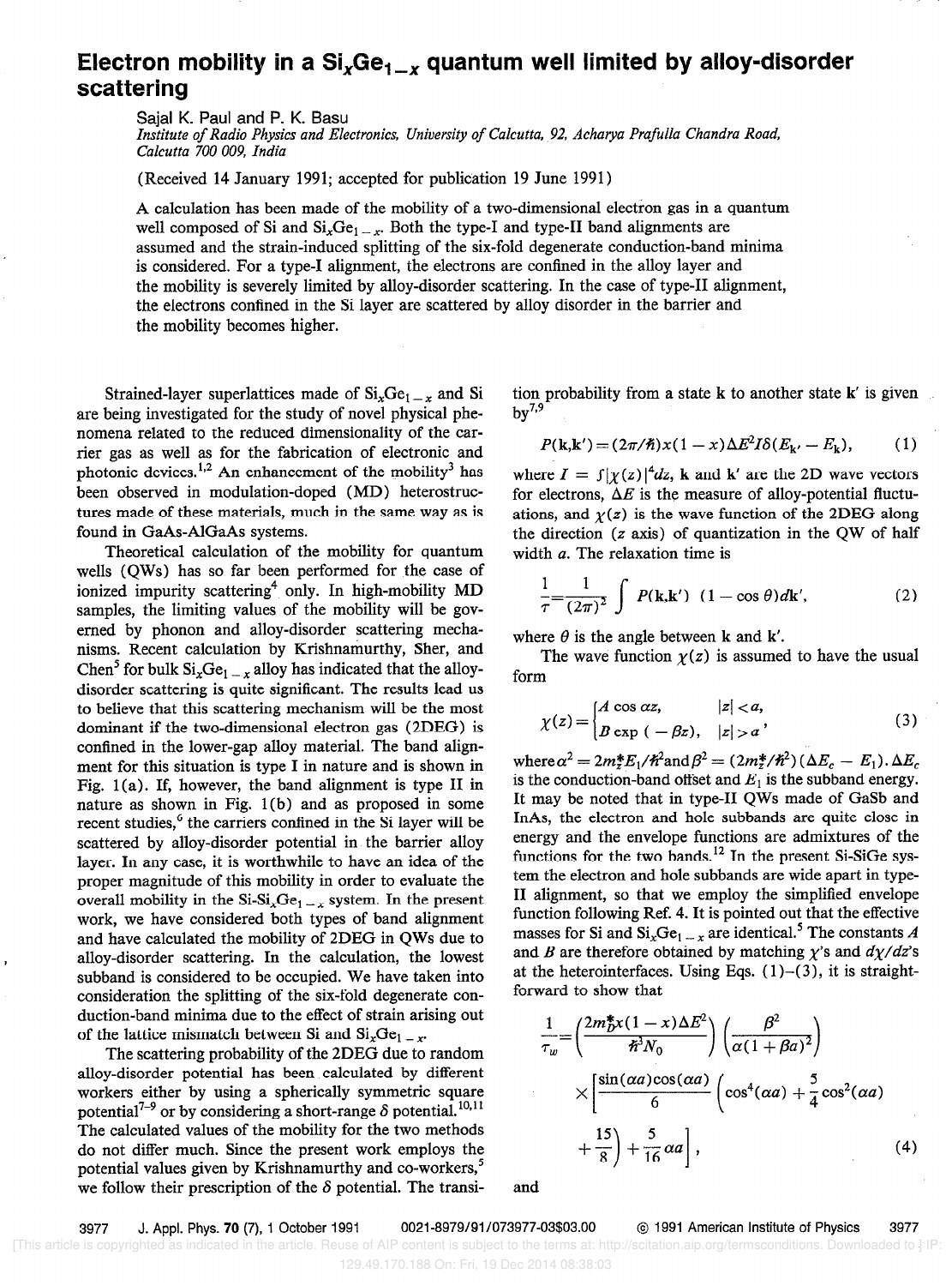

FIG. 1. Band diagrams for a Si-Si<sub>x</sub>Ge<sub>l ---</sub>  $QW: (a)$  type-I and (b) type-II alignment.  $E_{c(v)}$  refers to the conduction-(valence) band edge.

$$
\frac{1}{\tau_b} = \left(\frac{m_D^* x (1 - x) \Delta E^2}{2\hbar^3 N_0}\right) \left(\frac{\beta \alpha^4}{(1 + \beta a)^2 (\alpha^2 + \beta^2)^2}\right),\tag{5}
$$

where  $N_0$  is the number of anion sites per unit volume of the alloy,  $m\ddot{\uparrow}$  is the density-of-states effective mass, and w and  $b$  denote, respectively, the situation when the alloy material forms the well and the barrier. As noted earlier,' the relaxation time is independent of energy and hence the mobility is independent of temperature.

In our calculation, we consider the z axis along the (100) direction. It has been argued<sup>1,6</sup> that when Si and  $\mathrm{Si}_{0.5}\mathrm{Ge}_{0.5}$  are grown on a  $\mathrm{Si}_{0.75}\mathrm{Ge}_{0.25}$  substrate, the band alignment is type II in nature. In this case the conduction band of  $Si<sub>0.5</sub>Ge<sub>0.5</sub>$  is above that of Si by an amount  $\Delta E_c$  $= 0.15$  eV. Due to mismatch-generated strain the two valleys in Si having longitudinal mass along the z axis (growth axis) are lowered from the remaining four valleys. In this case, therefore,  $m_z^* = 0.916m_0$  and both the density-ofstates effective mass  $m_b$  and the conductivity effective mass  $m_c$  along the [loo] plane is 0.19 $m_0$ . On the other hand, when growth is on a Si substrate, the band alignment is type I, the conduction band of the  $Si<sub>0.5</sub>Ge<sub>0.5</sub>$  layer, in which the 2DEG is formed is lower than that of Si by an amount  $\Delta E_c = 0.02$  eV.<sup>1</sup> In this case, the four valleys are lowered from the remaining two valleys. The appropriate masses are therefore  $m_z = 0.19m_0$ ,  $m_{\overline{D}} = 0.41/m_0$ , and  $m_c$  $= 0.313m_0$ . As pointed out earlier, the effective mass in  $Si_xGe_{1-x}$  is not much different from the values in Si.

The alloy-disorder scattering potential is given by  $\Delta E^2 = (f_s \Delta E_s)^2 + (f_p \Delta E_p)^2$ , where  $f_s(f_p)$  are the fraction of time an electron spends in the cation  $s(p)$  orbital in the alloy.<sup>5,14</sup> Krishnamurthy and co-workers<sup>5</sup> concluded that the contribution by the p-orbital term is insignificant for  $x=0.5$ . Using Eq. (8) and the value of the mobility for  $x=0.5$  given in Fig. 1 of Ref. 5, we have obtained a value of  $\Delta E$ = 1.058 eV and have used this value in Eqs. (4) and (5) of the present work to calculate the 2D mobility. The value of  $N_0$  is taken to be 2.346 $\times$ 10<sup>28</sup> m<sup>-3</sup>.

Figure 2 shows the values of the mobility calculated from Eq. (4), when the  $Si<sub>0.5</sub>Ge<sub>0.5</sub>$  layer is treated as the well material. It appears that the mobility for a thin well is quite high; the values then sharply decrease with increasing



FIG. 2. Dependence of the alloy-disorder scattering limited electron mobility on the width of the quantum well. The electrons are assumed to be confined in the  $\mathrm{Si}_{0.5}\mathrm{Ge}_{0.5}$  layer.

well width, attain a minima at about 85 Å, and then slowly increase. For thin wells, the wave function penetrates more into the nonalloy barrier; the alloy scattering is then less significant so as to make the mobility quite high. With an increase in thickness, the wave functions are more confined into the alloy region and the alloy-scattering rate increases. When the well is thick enough to confine the electrons entirely into the well, the mobility increases due to the



FIG. 3. Dependence of the alloy-disorder scattering limited electron mobility on the width of the quantum well. The electrons are assumed to be confined in the Si layer.